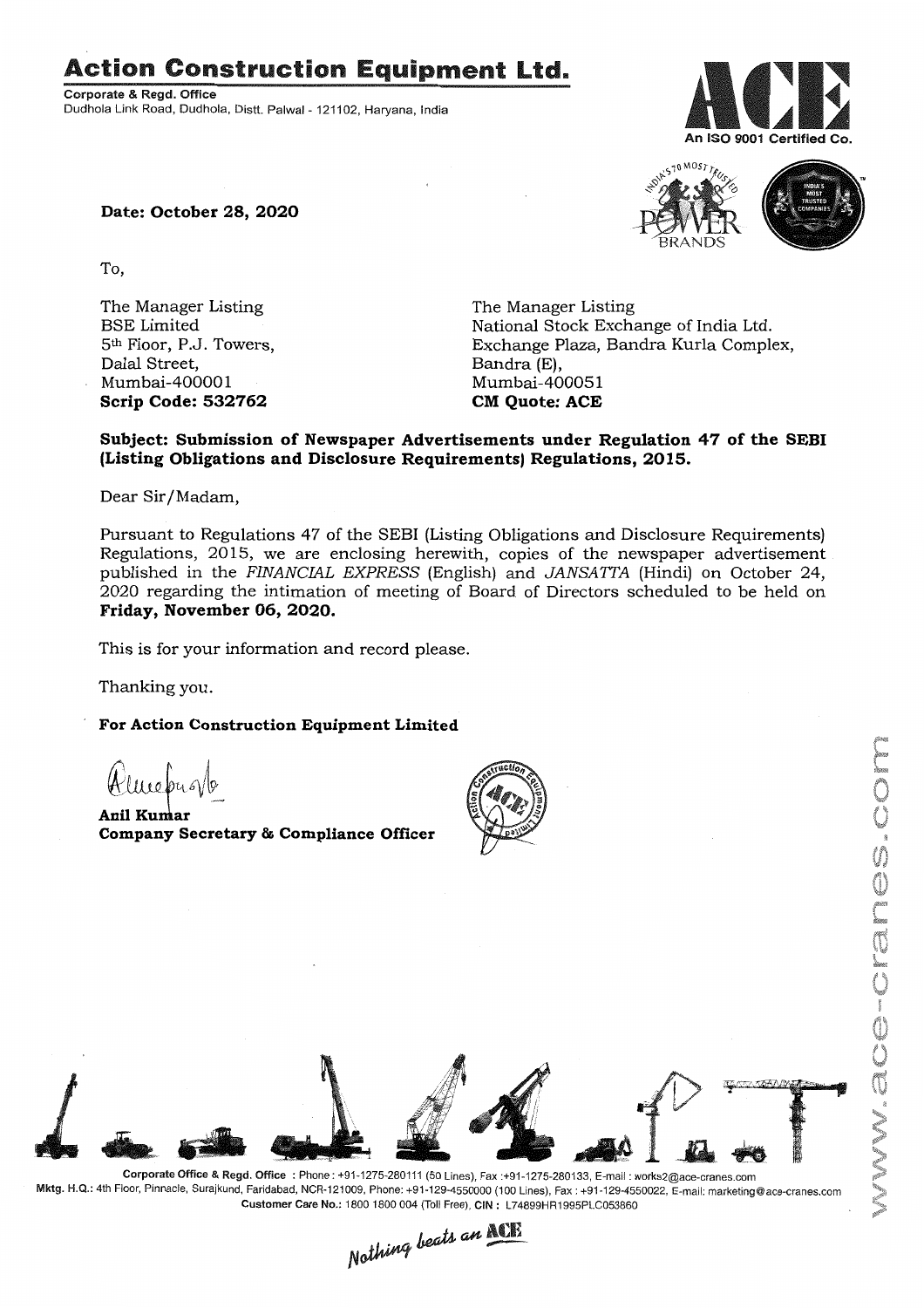## SATURDAY, OCTOBER 24, 2020

### WWW.FINANCIALEXPRESS.COM



# **FINANCIAL EXPRESS**

# **ACTION CONSTRUCTION FOUIPMENT LIMITED**

CIN: | 74899HR1995PLC053860 Regd. Office: Dudhola Link Road, Dudhola, Distt. Palwal-121102, Harvana Phone: +91-1275-280111 (50 Lines), Fax: +91-1275-280133 E-mail: cs@ace-cranes.com, Website: www.ace-cranes.com

#### **NOTICE**

Pursuant to Regulation 29 read with Regulation 47 of the SEBI (Listing Obligations and Disclosure Requirements) Regulations, 2015 (Listing Regulations), Notice is hereby given that a Meeting of the Board of Directors of the Company will be held on Friday, November 06, 2020 interalia to consider, approve and take on record the Unaudited Financial Results (Standalone and Consolidated) of the Company for the quarter and half year ended on September 30, 2020 The Financial Results shall be subject to limited review by Statutory Auditors of the Company.

The said notice may be accessed on the Company's website at http://www.ace-cranes.com and may also be accessed on the Stock Exchange(s) websites at http://www.bseindia.com and http://www.nseindia.com.

Further, please be also informed that in accordance with Code of Conduct to Regulate, Monitor and Report Trading by insiders and pursuant to SEBI (Prohibition of Insider Trading) Regulations 2015, the Trading Window of the Company is already closed from October 01, 2020 and shall re-open on November 09, 2020.

For and on behalf of **Action Construction Equipment Limited** 

Place : Palwal Date: October 23, 2020

Sdl-Anil Kumar **Company Secretary** 

#### **xx The Karnataka Bank L** Your Family Bank Across India

Head Office, Mangaluru -- 575 002 | CIN : L85110KA1924PLC001128 **Asset Recovery Management Branch** 8-B. First Floor, Raiendra Park, Pusa Road, New Delhi-110060. Phone: 011-25813466 | E-Mail: delhiarm@ktkbank.com Mobile: 9319891680 | Website: www.karnatakahank.com

**SALE NOTICE OF IMMOVABLE PROPERTY** 

E-Auction Sale Notice for Sale of Immovable Assets under the Securitisation and Reconstruction of Financial Assets and Enforcement of Security Interest Act 2002 read with proviso to rule 9(1) of Security interest (Enforcement) Rules, 2002.

Notice is here by given to public in general and in particular to Borrower (s) and Guarantor (s) that the below described immovable property mortgaged icharged to the secured Creditors, the Physical Possession of which has been taken by the Authorised Officer of Karnataka Bank Ltd(Lead Bank), along with the other Consortium member banks i.e. {(1)ICICI BANK (2)HDFC BANK (3)STATE BANK OF INDIA (4) RBL BANK LTD) of the Secured Creditors on 20-08-2019, will be sold on "As is Where is", "As is What is" and "Whatever there is" on 17-11-2020, for recovery of aggregate amount of all the consortium member banks Rs.204.06 Crore (Rupees Two Hundred Four Crore and Six Lakhs Only) along with future interest from 01.10.2019 under Several Loan Accounts, plus costs, due to the Karnataka Bank Ltd(Lead Bank) and other consortium member banks i.e. {(1)ICICIBANK (2)HDFC BANK (3)STATE BANK OF INDIA (4)RBL BANK LTD), the Secured creditors from (1) M/s Delhi Control Devices Pyt Ltd. K-185/2, Basement, Surya Plaza, New Friends Colony, Delhi-110065, Factory Addresses:(ii) C-22/23 Sector-4, Noida, Uttar Pradesh state-201301, (ii)A-42, Sector-58, Noida, Uttar Pradesh State-20130 (iii)A-33 Sector-59 Noida Ultar Pradesh State-201301 (iv)SIDCUL

# **Engineering Limited**

ion, MIDC, Tal. Shirur, Dist. Pune -412 209) (CIN NO.- L28991PN1961PLC139151)

# Year ended September 30' 2020.

| _akhs)  | (Rs. in Lakhs)         |               |                   |
|---------|------------------------|---------------|-------------------|
|         | <b>Six Month Ended</b> |               | <b>Year Ended</b> |
| 30'2019 | Sept 30' 2020          | Sept 30' 2019 | Mar 31' 2020      |
| udited) | (Unaudited)            | (Unaudited)   | (Audited)         |
| 85.70   | 1.634.90               | 2,351.59      | 4,438.97          |
| 120.60  | 86.74                  | 326.45        | 326.30            |
| 120.92  | 88.18                  | 320.91        | 318.03            |
|         |                        |               |                   |
| 169.60  | 369.60                 | 369.60        | 369.60            |
|         |                        |               | <b>PA</b>         |
| 5.97    | 2.35                   | 8.83          | 8.83              |

## proved by the Board of Directors in its

Half Yearly Financial Results filed with Iligation & Disclosure Requirements) and Half Year ended Septemebr 30' india.com and Company's website,

> **By Order of the Board of Directors**  $Sd/-$ (Akshat Goenka) **Managing Director**